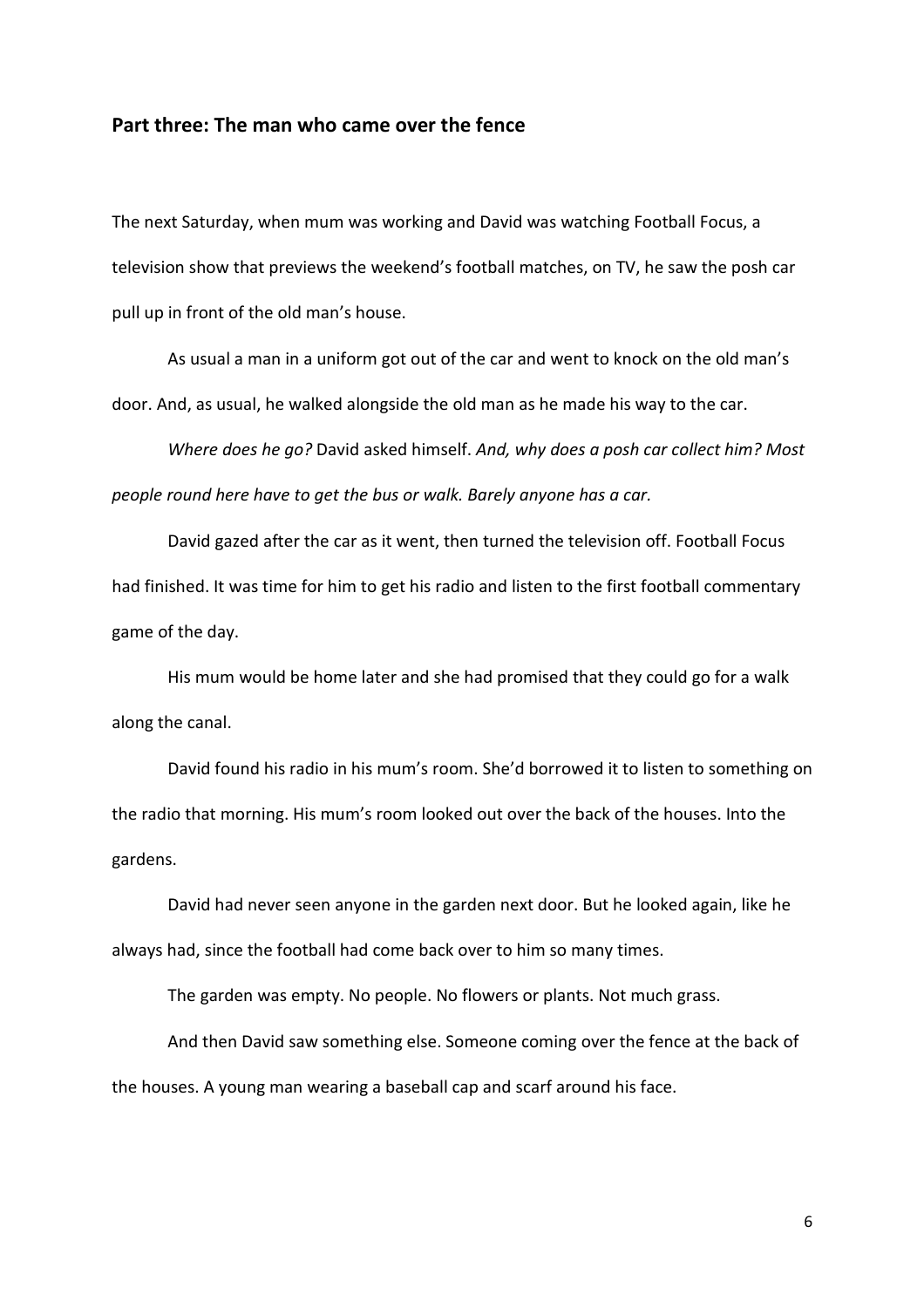David watched the man walk swiftly across the garden next door, then disappear from view. He waited and then heard something coming from the house next door. Bumps. Noises of someone opening and closing drawers.

Someone was burgling the old man's house!

David wasn't sure what to do.

Should he phone the police? Tell them what was happening?

He decided he should phone his mum first.

The phone took a long time to be answered, but eventually he spoke to her.

'Mum, someone's gone into the house next door. They climbed.'

'What is It David?' she replied. 'I'm at work.'

'I think someone has broken into the house next door.'

'Broken in? Are you okay?'

'Not our house,' David said more clearly. 'Next door. They climbed over the fence.'

'Oh. Are you sure?'

'Yes. Shall I call the police?'

'No,' his mum said quickly.

'Why?'

'I've told you. We mustn't get involved in things like that.'

David knew what she meant. Sometimes if people saw a crime and told the police,

bad things would happen to them. In their part of town most people just kept quiet.

When mum had put the phone down, David felt bad. It was wrong that someone was

in next door's house. He could still hear them.

 Then he had an idea. There was a phone number you could call. Crimestoppers. You could phone and report a crime without giving your name.